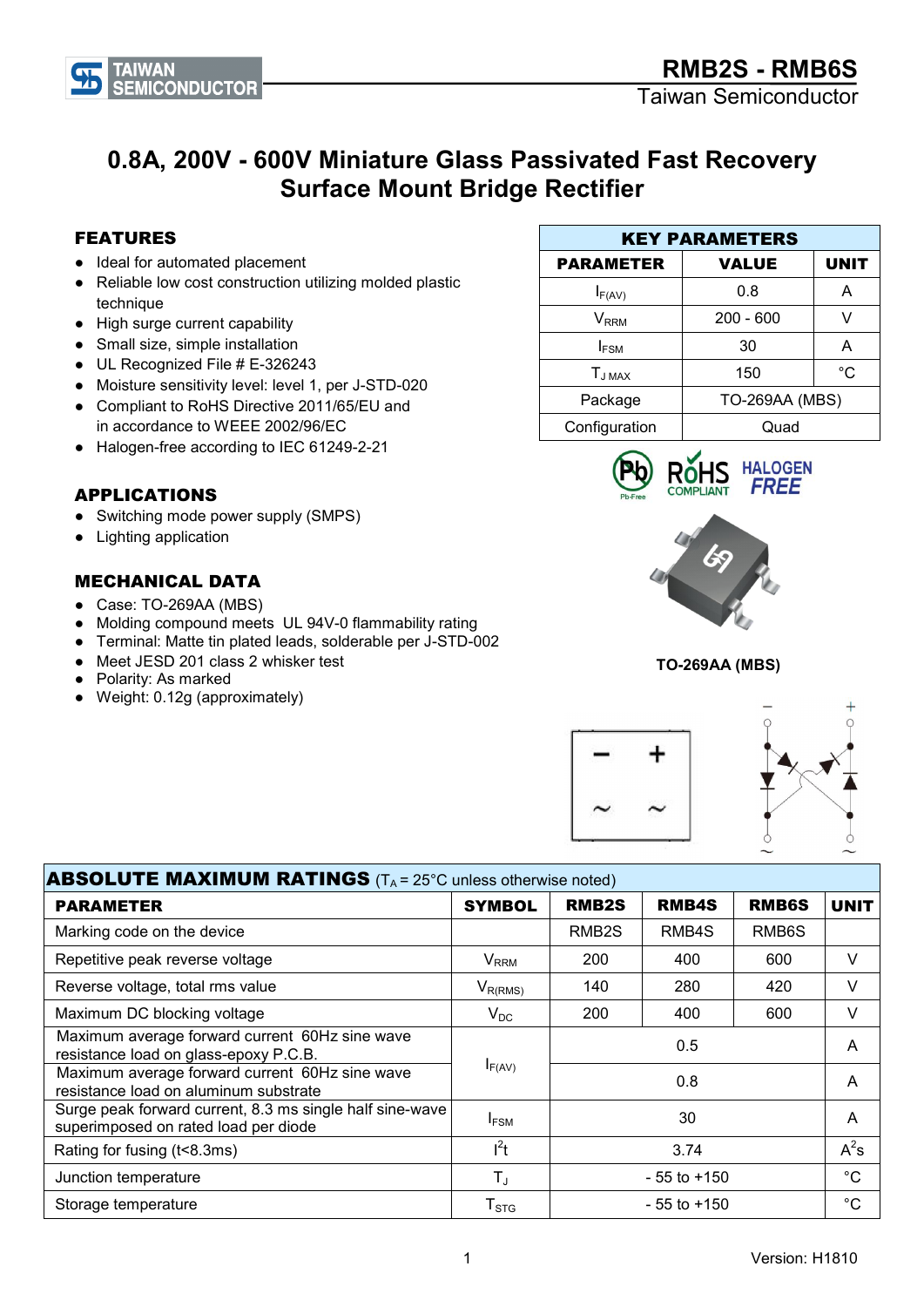

| <b>THERMAL PERFORMANCE</b>                       |                                   |     |               |  |  |
|--------------------------------------------------|-----------------------------------|-----|---------------|--|--|
| <b>PARAMETER</b>                                 | <b>SYMBOL</b>                     | TYP | <b>UNIT</b>   |  |  |
| Junction-to-ambient thermal resistance per diode | $\mathsf{R}_{\Theta \mathsf{JA}}$ | 85  | $\degree$ C/W |  |  |

| <b>ELECTRICAL SPECIFICATIONS</b> ( $T_A$ = 25°C unless otherwise noted) |                                                   |               |            |            |             |
|-------------------------------------------------------------------------|---------------------------------------------------|---------------|------------|------------|-------------|
| <b>PARAMETER</b>                                                        | <b>CONDITIONS</b>                                 | <b>SYMBOL</b> | <b>TYP</b> | <b>MAX</b> | <b>UNIT</b> |
| Forward voltage per diode <sup>(1)</sup>                                | $I_F = 0.4A$ , T <sub>J</sub> = 25 <sup>°</sup> C | $V_F$         |            |            |             |
| Reverse current $@$ rated $V_R$ per diode $(2)$                         | $T_J = 25^{\circ}C$                               |               |            | 5          | μA          |
|                                                                         | $T_d$ = 125°C                                     | $I_R$         |            | 100        | μA          |
| Junction capacitance                                                    | 1 MHz, $V_R = 4.0V$                               | $C_{J}$       | 13         |            | рF          |
| Reverse recovery time                                                   | $I_F = 0.5A, I_R = 1.0A$<br>$I_{RR} = 0.25A$      | $t_{rr}$      |            | 150        | ns          |
|                                                                         |                                                   |               |            |            |             |

#### Notes:

1. Pulse test with PW=0.3 ms

2. Pulse test with PW=30 ms

| <b>ORDERING INFORMATION</b> |                                |                               |                                      |            |                          |
|-----------------------------|--------------------------------|-------------------------------|--------------------------------------|------------|--------------------------|
| <b>PART NO.</b>             | <b>PART NO.</b><br>$SUFFIX(*)$ | <b>PACKING</b><br><b>CODE</b> | <b>PACKING CODE</b><br><b>SUFFIX</b> | PACKAGE    | <b>PACKING</b>           |
| <b>RMBxS</b>                |                                | RC.                           | G<br>МC                              |            | 3,000 / 13" Paper reel   |
| (Note 1, 2)                 |                                |                               |                                      | <b>MBS</b> | 3,000 / 13" Plastic reel |

Notes:

- 1. "x" defines voltage from 200V (RMB2S) to 600V (RMB6S)
- 2. Whole series with green compound (halogen-free)

\*: Optional available

| <b>EXAMPLE</b>     |                    |                                  |                               |                                      |                                      |
|--------------------|--------------------|----------------------------------|-------------------------------|--------------------------------------|--------------------------------------|
| <b>EXAMPLE P/N</b> | <b>PART NO.</b>    | <b>PART NO.</b><br><b>SUFFIX</b> | <b>PACKING</b><br><b>CODE</b> | <b>PACKING CODE</b><br><b>SUFFIX</b> | <b>DESCRIPTION</b>                   |
| RMB2SHRCG          | RMB <sub>2</sub> S |                                  | RC.                           | G                                    | Green compound<br>AEC-Q101 qualified |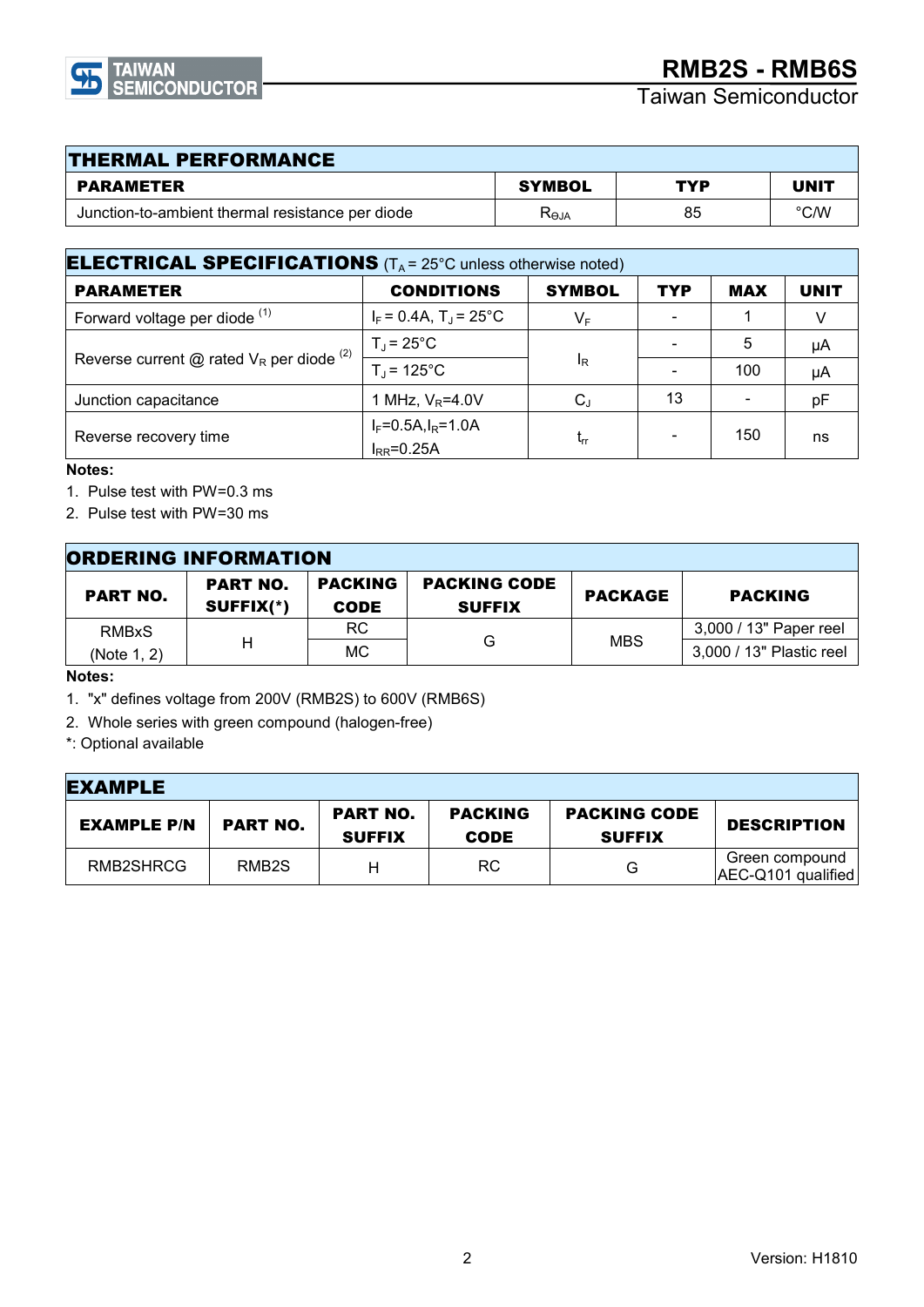

## CHARACTERISTICS CURVES

 $(T_A = 25^{\circ}$ C unless otherwise noted)



 $\overline{0}$ 5 10 15 20 25 30 0.1 1 10 100 REVERSE VOLTAGE (V) f=1.0MHz Vsig=50mVp-p

Fig.3 Typical Reverse Characteristics

 $T_J$ =125 $°C$ 

PERCENT OF RATED PEAK REVERSE VOLTAGE (%)

0 20 40 60 80 100

 $T_J = 25^\circ C$ 

0.01

 $0.1$ 

1

INSTANTANEOUS REVERSE CURRENT (μA)

INSTANTANEOUS REVERSE CURRENT (µA)

10

100





Fig.2 Typical Junction Capacitance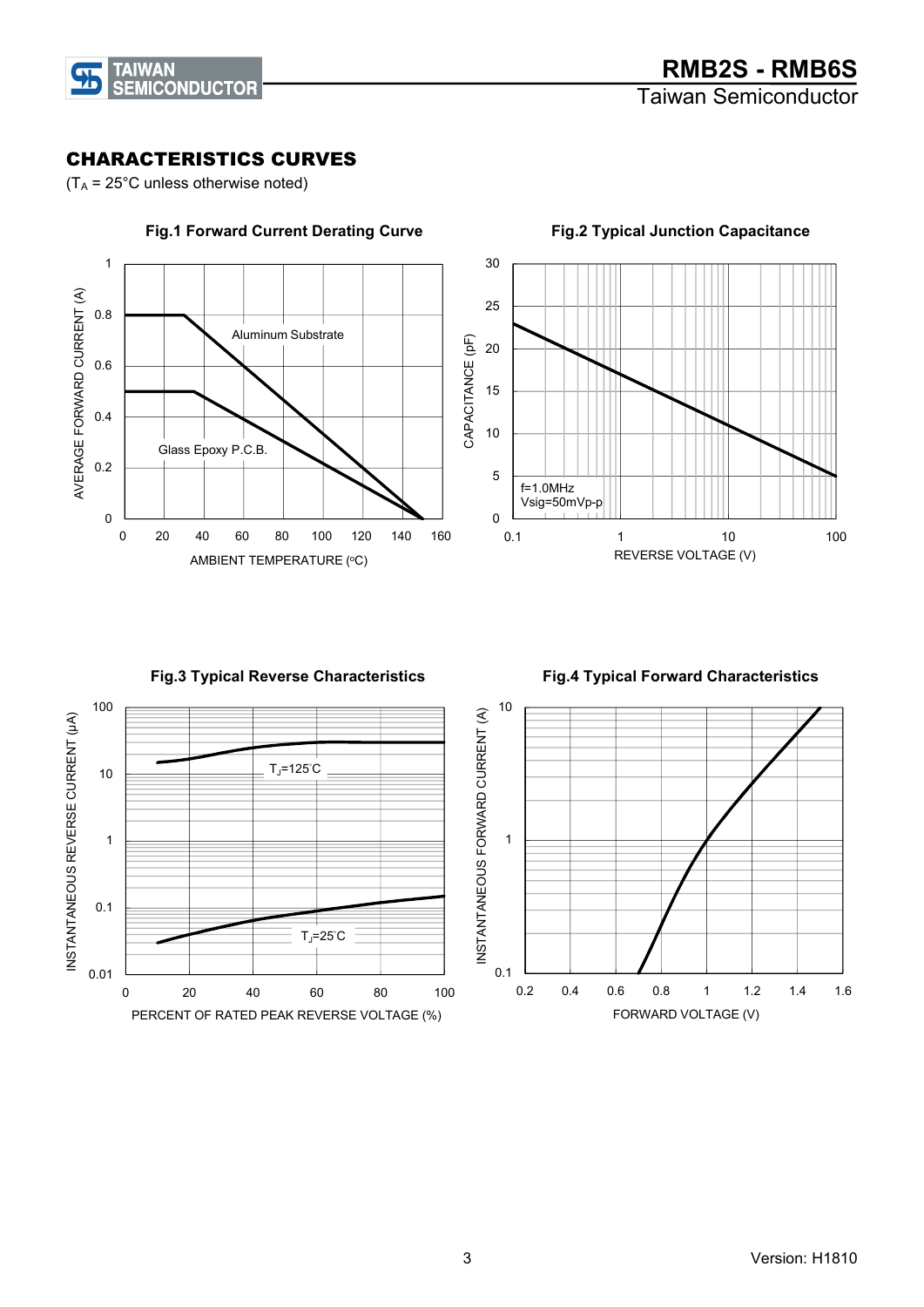

### CHARACTERISTICS CURVES

 $(T_A = 25^{\circ}$ C unless otherwise noted)

#### Fig.5 Maximum Non-repetitive Forward Surge Current



#### Fig.6 Reverse Recovery Time Characteristic and Test Circuit Diagram



50 ohms

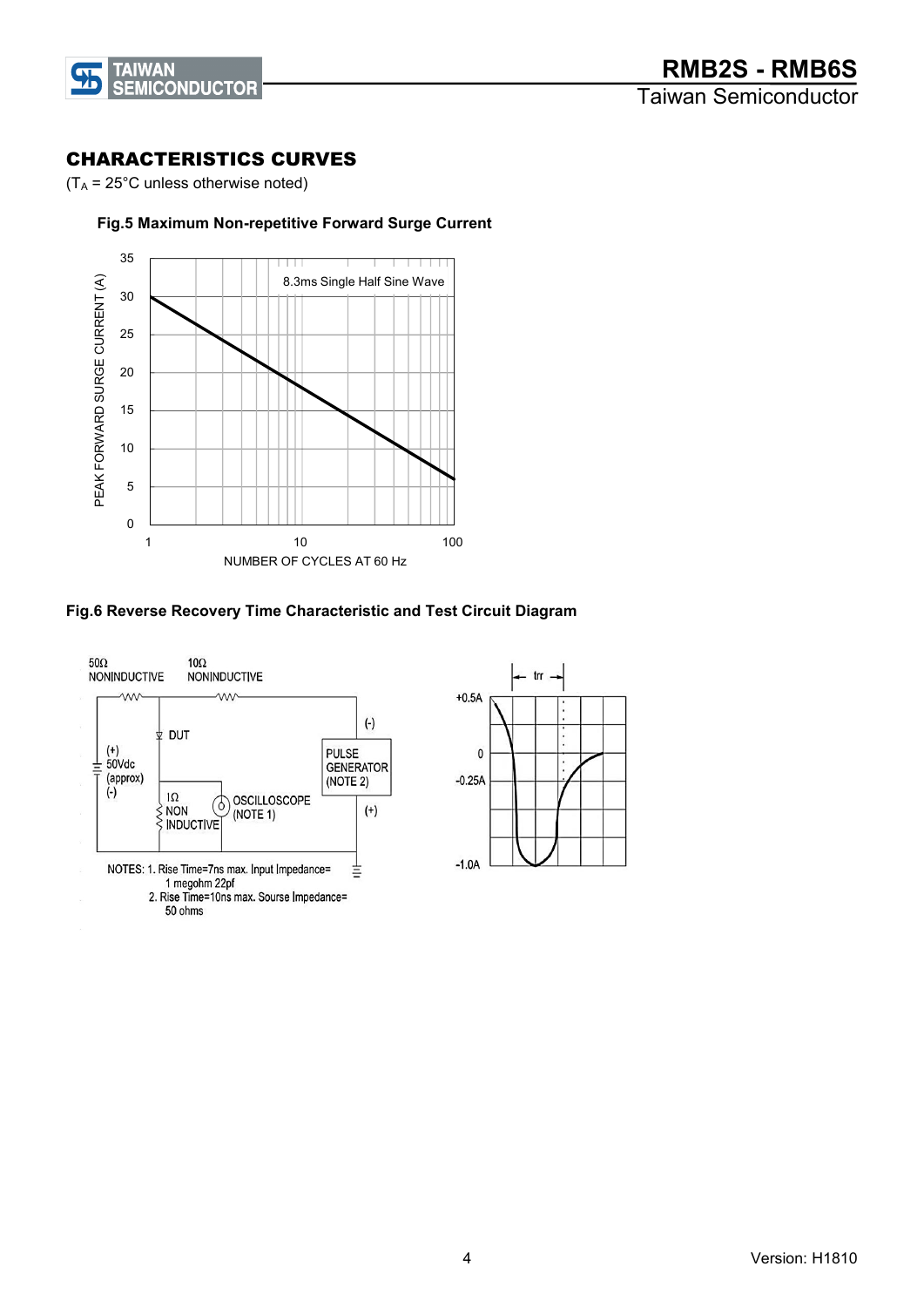

Taiwan Semiconductor

## PACKAGE OUTLINE DIMENSIONS

TO-269AA (MBS)



|      | Unit (mm) |      | Unit (inch) |       |
|------|-----------|------|-------------|-------|
| DIM. | Min       | Max  | Min         | Max   |
| A    | 4.50      | 4.90 | 0.177       | 0.193 |
| В    | 0.56      | 0.84 | 0.022       | 0.033 |
| С    | 3.60      | 5.00 | 0.142       | 0.197 |
| D    |           | 6.90 |             | 0.272 |
| Е    | 2.20      | 2.60 | 0.087       | 0.102 |
| F    | 2.30      | 2.70 | 0.091       | 0.106 |
| G    |           | 0.20 |             | 0.008 |
| н    |           | 2.90 |             | 0.114 |
| ı    | 0.95      | 1.53 | 0.037       | 0.060 |
| J    | 0.70      | 1.10 | 0.028       | 0.043 |
| Κ    | 0.15      | 0.35 | 0.006       | 0.014 |
|      | 1.10      | 2.12 | 0.043       | 0.083 |

## SUGGESTED PAD LAYOUT



| Symbol | Unit (mm) | Unit (inch) |
|--------|-----------|-------------|
|        | 1.70      | 0.067       |
| в      | 0.90      | 0.035       |
| C      | 4.40      | 0.173       |
|        | 8.10      | 0.319       |
| F      | 1.30      | 0.051       |
|        | 6.30      | 0.248       |

## MARKING DIAGRAM

| P/N        |  |
|------------|--|
| <b>YWF</b> |  |
|            |  |

P/N = Marking Code<br>YW = Date Code  $YW = Date Code$ <br>F = Factory Co = Factory Code

5 Version: H1810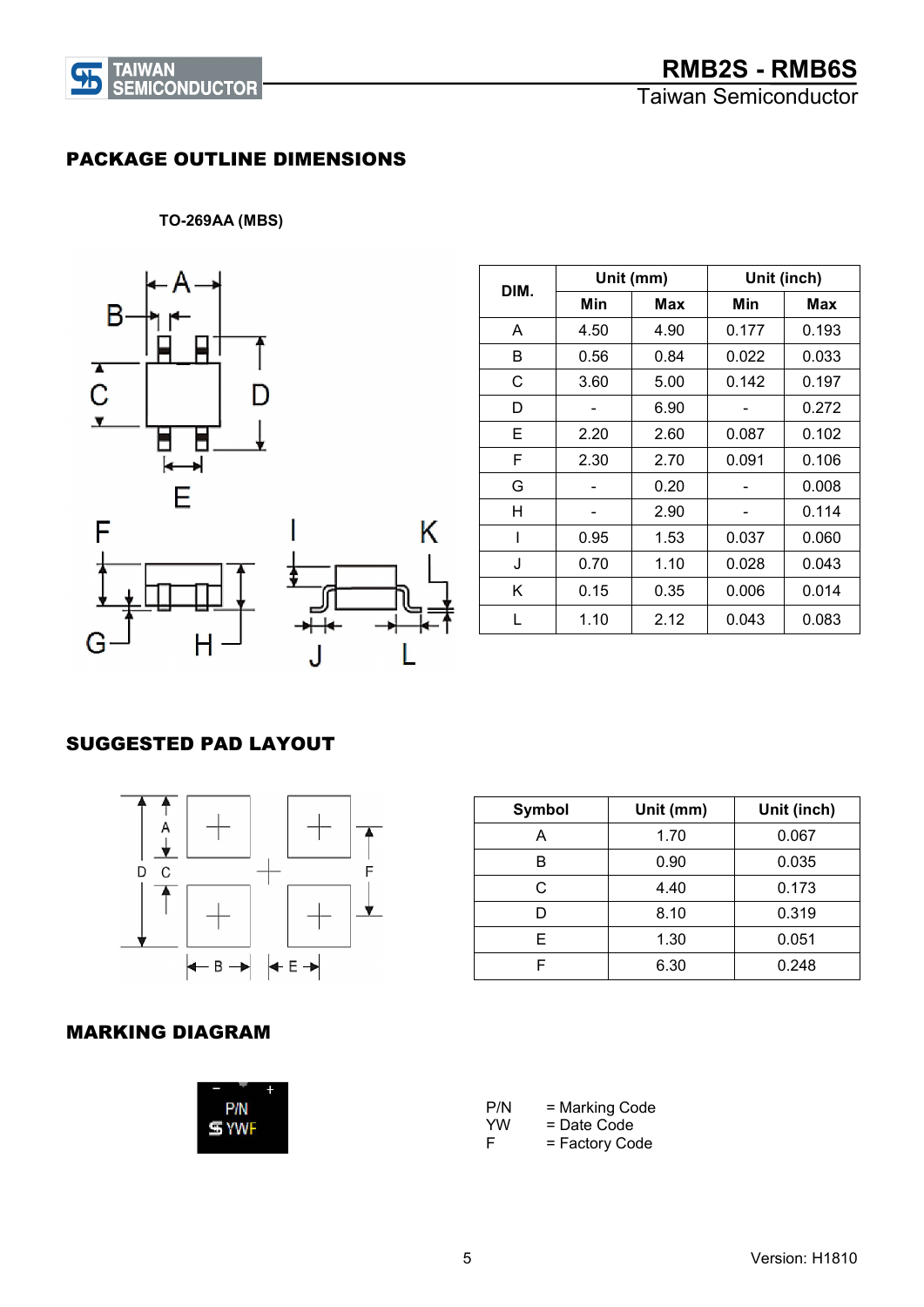

# **RMB2S** - RMB6S

Taiwan Semiconductor

## **Notice**

Specifications of the products displayed herein are subject to change without notice. TSC or anyone on its behalf assumes no responsibility or liability for any errors or inaccuracies.

Information contained herein is intended to provide a product description only. No license, express or implied, to any intellectual property rights is granted by this document. Except as provided in TSC's terms and conditions of sale for such products, TSC assumes no liability whatsoever, and disclaims any express or implied warranty, relating to sale and/or use of TSC products including liability or warranties relating to fitness for a particular purpose, merchantability, or infringement of any patent, copyright, or other intellectual property right.

The products shown herein are not designed for use in medical, life-saving, or life-sustaining applications. Customers using or selling these products for use in such applications do so at their own risk and agree to fully indemnify TSC for any damages resulting from such improper use or sale.